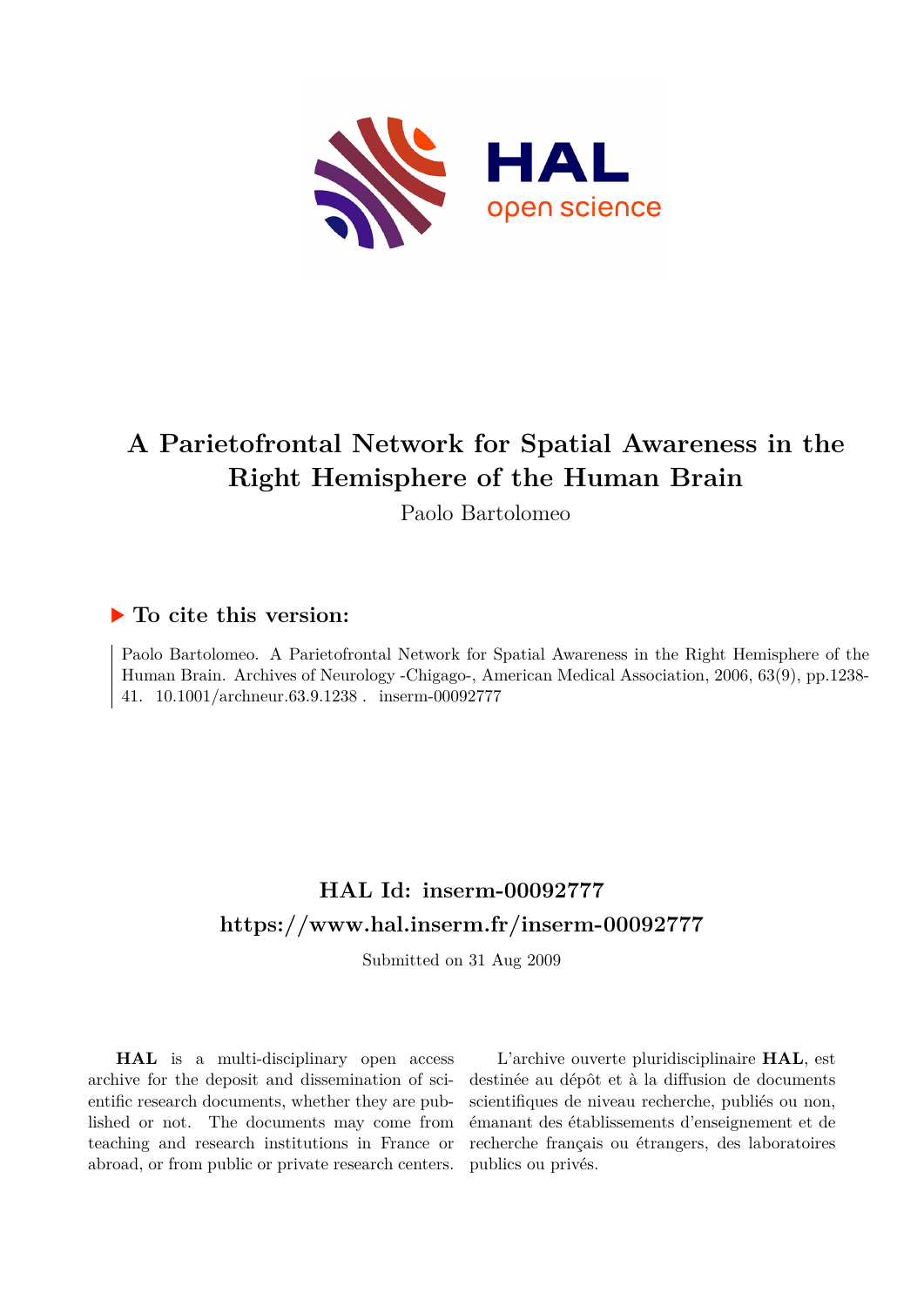### **A Parietofrontal Network for Spatial Awareness in the Right Hemisphere of the Human Brain**

#### Paolo Bartolomeo, MD, PhD

INSERM Unit 610, Department of Neurology, AP-HP, IFR 70, Salpêtrière Hospital and University Pierre et Marie Curie Paris6, Paris, France

Penultimate version (text only) of the paper published on *Arch Neurol* **63**:1238-41, 2006

Patients with lesions of the right hemisphere often show signs of left-sided unilateral neglect. Left-sided neglect may impair the ability of patients to live independently and entails a poor functional outcome. When exploring a visual scene, patients with left-sided neglect fail to pay attention to left-sided objects. They do not eat from the left part of their dish, they bump their wheelchair into obstacles situated on their left, and they have a tendency to look to right-sided details as soon as a visual scene unfolds, as if their attention were "magnetically" attracted by these details.[1] On visuospatial testing, they fail to cancel or describe left-sided targets in search tasks, deviate rightward when bisecting horizontal lines, and fail to copy the left part of drawings[1,2] (Figure 1).The study of left-sided neglect is important for neuroscientists to understand the brain mechanisms underlying spatial awareness. From the clinical point of view, research on neglect can ameliorate the diagnosis by devising appropriate visuospatial tests, clarify the prognostic factors for individual patients with particular patterns of impairment, and allow the development of rationa strategies of rehabilitation. Despite decades of research, however, the lesional bases of neglect within the right hemisphere still remain controversial. The usual strategy to identify the lesional correlates of neglect has been to use the lesion overlapping method. The magnetic resonance or computed tomographic images of the lesions of a number of patients who had experienced a stroke, with or without neglect, are superimposed, and the zone of overlap of neglect patients with neglect is considered to be the crucial lesional basis of this condition. These studies[3,4] have usually indicated the inferior parietal lobule (IPL) as the site of maximal lesion overlapping. Recent evidence, however, pointed rather to a crucial role of lesions of the middle and rostral parts of the superior temporal gyrus, and tended to exclude a role for lesions of the temporoparietal junction.[5] The underlying subcortical association circuits have received less attention,6 despite evidence from animal studies[7-9] suggesting an important role for parietofrontal disconnection.

However, the lesion overlap method used for human studies has several problems.[10] First, an obvious limitation is the lack of spatial resolution, resulting from the coarse boundaries of vascular lesions, aggravated by the fact that lesions are usually plotted, or "normalized," on a standard brain, which can only approximate the spatial arrangement of real individual brains. Second, vascular lesions may well reflect differences in vascular territories rather than true functional organization of the brain. Third, in case of multiple lesions (by no means a rare occurrence in neglect), the region of overlap may be identified as the crucial region, whereas the deficit may in fact result from the co-occurrence of distinct lesions. Finally, and more generally, the lesion overlapping approach tends to rely on a "phrenological" view of anatomicalfunctional relationships, according to which each brain region is dedicated to, and crucial for, a particular function. Much evidence from cognitive neuroscience suggests, instead, that the brain is a mosaic of functionally distributed and highly interactive regions. As a consequence, the function of a given brain region may only emerge through the interaction with other regions, in a functional network organization.

#### METHODS

In a previous study,[11] a different approach was used to explore the neural bases of human spatial processing. When removing a brain tumor, the surgeon tries to perform a resection which is as radical as possible, without leaving the patient with a neurological deficit. To accomplish this, the patient is awakened during the intervention, and small brain regions (approximately 5 mm) are temporarily inactivated with electrical stimuli while the patient performs functional tasks. If the patient produces incorrect responses, the surgeon leaves the region intact, to preserve the patient's functional abilities. In the present study, the visuospatial functions during brain surgery were assessed by asking 2 patients to bisect 20-cm horizontal lines. Patients deviated rightward upon inactivation of the supramarginal gyrus (the rostral subdivision of the IPL) and of the caudal part of the superior temporal gyrus, but performed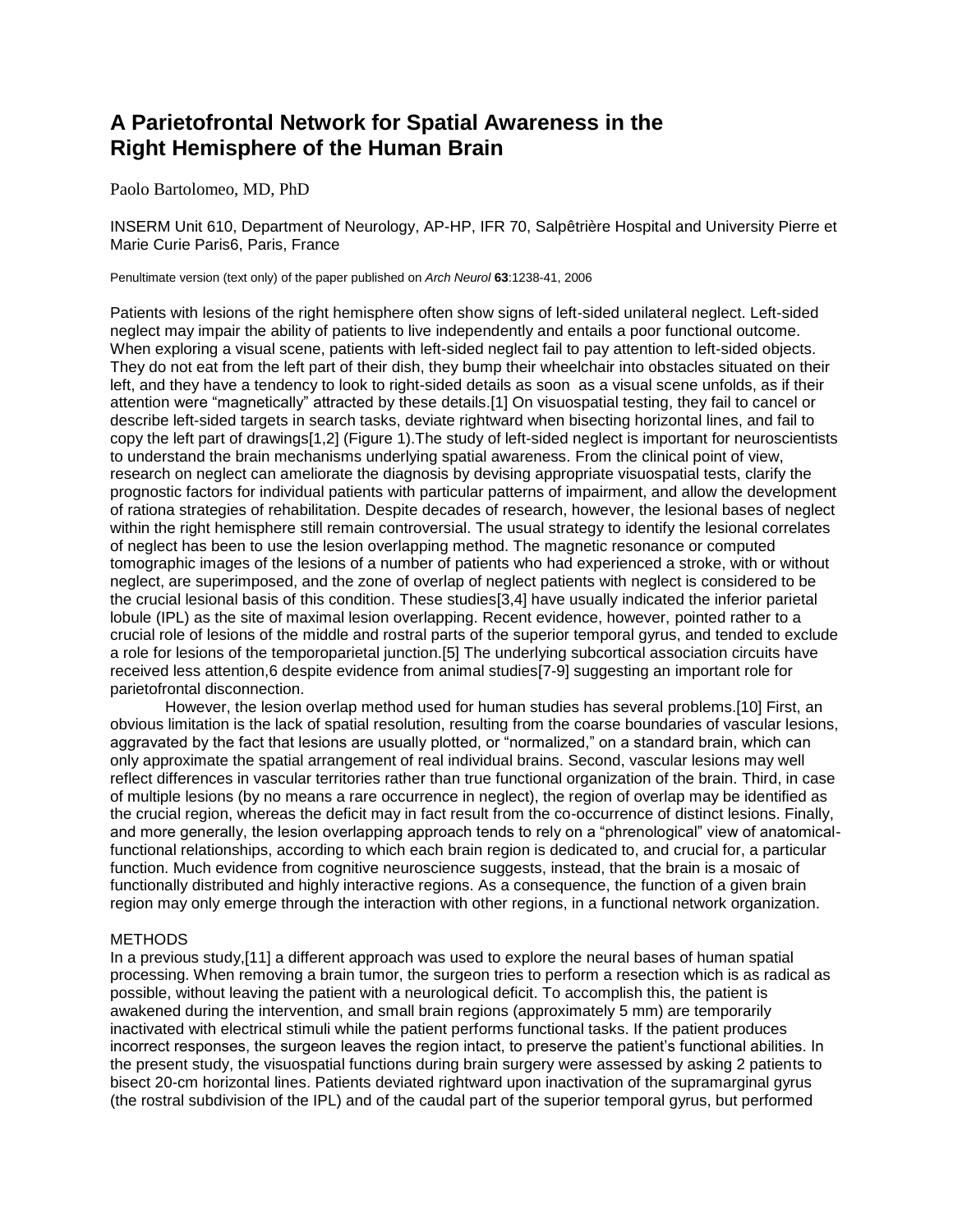accurately when more rostral portions of the superior temporal gyrus or the frontal eye field were inactivated. More importantly, however, the strongest deviations occurred in one patient upon inactivation of a white matter region in the depth of the IPL, after most of the tumor had been removed. To map the course of long association fibers in the white matter of this particular patient, postoperative magnetic resonance images were obtained and used a new technique (called diffusion tensor magnetic resonance tractography) capable of tracking the white matter fibers was used. The tract whose in which inactivation had brought about the maximal rightward deviation likely corresponds to the human homologous of the second branch of the superior longitudinal fasciculus[12] (Figure 2).Thus, in the present study, functional parietofrontal disconnection dramatically disrupted the symmetrical processing of the visual scene, consistent with previous findings obtained in rodents,[7] in nonhuman primates,[8] and in human patients who had experienced a stroke.[6] Visuospatial testing during brain surgery was also clinically important. The neurosurgeon was careful not to remove the regions in which inactivation had provoked rightward shifts of the subjective line center. As a consequence, patients had no signs of neglect a few days after surgery.

As with all techniques of brain-behavior analysis, direct brain stimulation has limitations. The sites and the number of stimulations are dictated by clinical needs, and are often dismayingly limited for the researcher. Phenomena of cortical plasticity, frequent with low-grade gliomas,[13] can complicate the interpretation of the mapping data. Most important, however, these limitations are not the same as with other methods, such as the lesion studies in rodents, nonhuman primates, and humans. In the case of neglect, evidence from all of these approaches converges in underlining an important role of parietofrontal disconnection.

#### RELEVANCE TO THE PRACTICE OF NEUROLOGY

It is important to stress the necessity of visuospatial testing for brain-damaged patients. Signs of unilateral neglect may easily pass undetected if appropriate paper-and-pencil tests are not given. As a consequence, patients may remain undiagnosed and receive no rehabilitation. Testing for neglect is easy; it requires a few tasks that can be administered at the bedside. Line bisection, target cancellation, and the copy of a drawing are sufficient to make a diagnosis of neglect in most cases. Standardized versions of these tests are available,2 which allow the examiner to compare the patient's performance with that of age-matched groups of individuals without neurological impairment. The findings of Thiebault de Schotten et al[11] also underline the importance of visuospatial testing during brain surgery. Intraoperative functional mapping is important to minimize postoperative morbidity while increasing the quality of the resection and, thereby, to improve patient survival. Until now, intraoperative mapping has essentially been dedicated to sensorimotor and cognitive functions, such as language, memory, or calculation, whereas visuospatial functions have been largely ignored. When the surgery involves the temporoparietal region or the dorsolateral frontal cortex, visuospatial functions should be assessed systematically, by asking patients to bisect 20-cm horizontal lines. If the patient shifts the subjective center in the direction of the operated on hemisphere by more than approximately 6.5 mm (further described by Azouvi et al[2]), then the neurosurgeon should not resect the tested area. Such a simple, safe, well-tolerated, and cost-effective procedure can prevent postoperative neglect and, consequently, allow patients to resume the tasks of a normal socioprofessional life, such as driving a car.

#### RELEVANCE TO THE STUDY OF NEUROSCIENCE

The stimulation study by Thiebault de Schotten et al[11] directly demonstrates that structures at the junction between the parietal and the temporal lobes, and long-range parietofrontal connections, are critical to the symmetrical processing of the visual scene in humans. These data confirm and specify some of the previous results based on lesion overlapping, which indicated damage to the temporoparietal junction[4] and, perhaps more important, to the underlying white matter6 as crucial 4 antecedents of leftsided neglect. The finding of maximal neglect upon inactivation of parietofrontal pathways is reminiscent of results obtained in monkeys,8 6 in which neglect occurred after unilateral sectioning of the white matter between the fundus of the intraparietal sulcus and the lateral ventricle, which sectioned long-range parietofrontal pathways; little or no neglect occurred after lesions, either isolated or combined, of the frontal and/or the parietal cortex. The task used in that study[8] involved searching a target among several horizontally arranged distractors. Monkeys with neglect often failed to respond to targets contralateral to the lesion, choosing instead an ipsilesional distractor. Thus, there is a remarkable consistency between results obtained in humans and in monkeys, with different behavioral tests (line bisection in humans[11]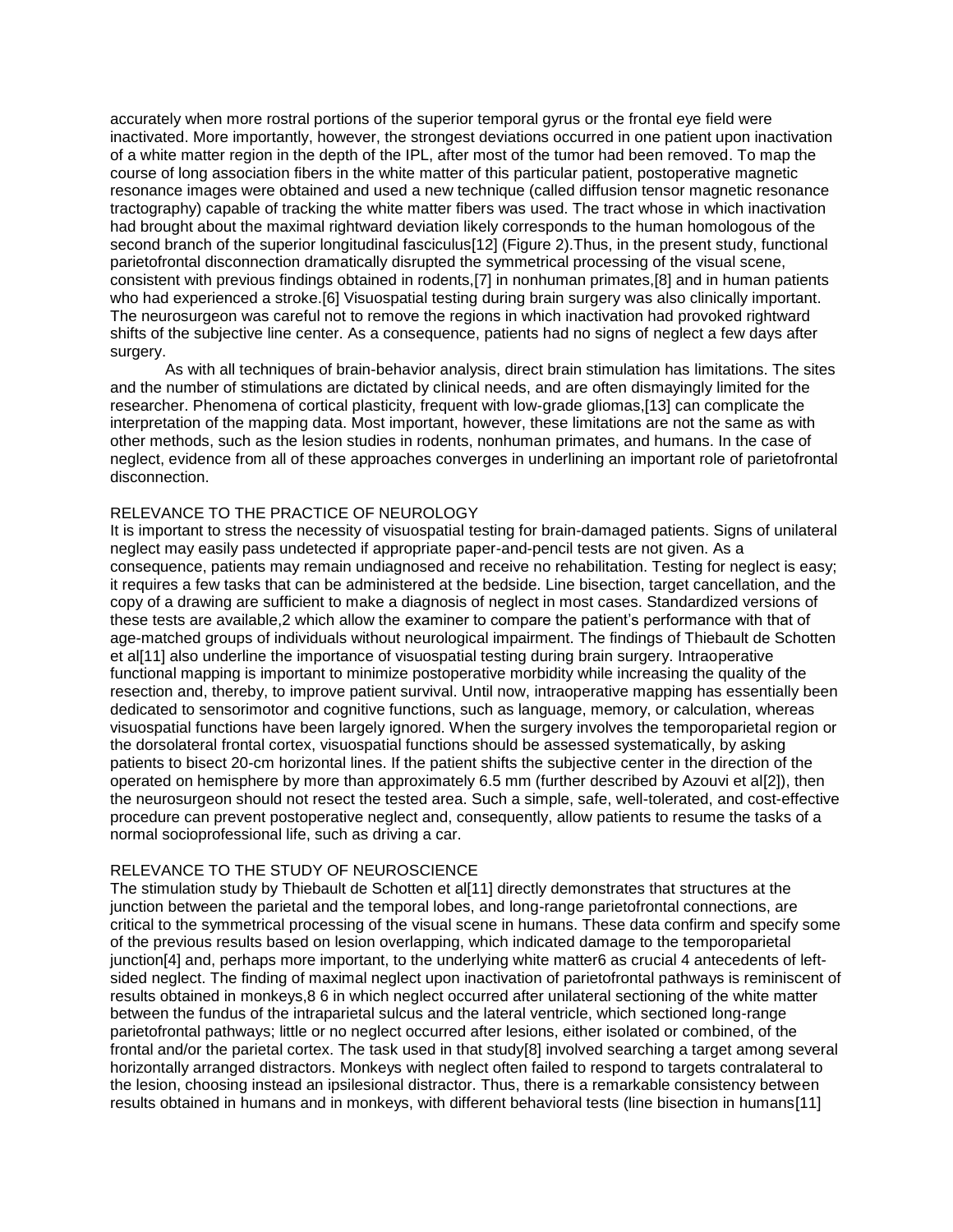and target search in monkeys[8]). This strongly suggests a similar organization of space-processing mechanisms across the 2 species. Also consistent with these findings, rats with unilateral sectioning of the connections between the medial agranular cortex (the rodent analogue of the frontal eye field) and the posterior parietal cortex showed impaired orienting toward contralesional stimuli in the visual, auditory, or tactile modality.[7]

These results support models of neglect postulating an impairment of large-scale right hemisphere networks,[14,15] including prefrontal, parietal, and cingulate components. The parietal component could be especially important for the perceptual salience of extrapersonal objects, whereas the frontal component might be implicated in the production of an appropriate response to behaviorally relevant stimuli, in the online retention of spatial information, or in the focusing of attention on salient items through reciprocal connections to more posterior regions. In line bisection, parietal inactivation might, thus, modulate the relative salience of the 2 line segments. The subjective center of the line would then be displaced toward the side of the (subjectively) more salient segment, because this segment would then appear to be longer than it is.

The relative saliency of the line segments might also be influenced by spatial attention. It is tempting, although speculative, to explore the possible links between shifts in line bisection and biased orienting of attention in patients with neglect. Attention can be directed to an object in space either in a relatively stimulus-driven way (ie, exogenously) or more voluntarily, or endogenously (Bartolomeo and Chokron[16] provide a review). Patients with left-sided neglect often demonstrate a rightward exogenous orienting bias, an impaired leftward exogenous orienting, or both, with relative sparing of endogenous orienting.[1] In line bisection, the required perceptual comparison between the 2 segments is implicit, thus typically recruiting exogenous processes.[17] The attentional imbalance in patients with neglect might, thus, increase the relative salience of the right-sided segment and, consequently, displace the subjective center toward the right-sided end point.

Neuroimaging studies[18] have identified a right hemisphere network especially concerned with orienting to unexpected stimuli, a typical function of exogenous attention. This network includes the IPL and the caudal part of the superior temporal gyrus, as well as the inferior and middle frontal gyri and the frontal operculum. More dorsal and bilateral networks, including the superior parietal lobule and the frontal eye field, are instead implicated in endogenous attention. Interestingly, the cortical lesions more often associated with left-sided neglect largely overlap with the exogenous attentional network, consistent with the prevalent exogenous impairment in these patients.[16] Corbetta et al[18] found that patients with neglect who had lesions in the white matter beneath the IPL demonstrated abnormal functional magnetic resonance imaging activation of structurally intact areas of the dorsal network, with the left-sided components of the network being relatively overactive compared with their counterparts in the right hemisphere. These findings represent additional evidence consistent with the hypothesis that impairments of spatial awareness do not result from damage of a single brain area, but are the expression of the dysfunction of large hemispheric networks. The identification of the component parts of these networks, of their precise functional roles, and of their connections constitutes a fascinating challenge for future research.

#### REFERENCES

- 1. Bartolomeo P, Chokron S. Levels of impairment in unilateral neglect. In: Boller F, Grafman J, eds. Handbook of Neuropsychology. Vol 4. 2nd ed. Amsterdam, the Netherlands: Elsevier Science Publishers; 2001:67-98.
- 2. Azouvi P, Samuel C, Louis-Dreyfus A, et al; French Collaborative Study Group on Assessment of Unilateral Neglect (GEREN/GRECO). Sensitivity of clinical and behavioural tests of spatial neglect after right hemisphere stroke. J Neurol Neurosurg Psychiatry. 2002;73:160-166.
- 3. Vallar G. Extrapersonal visual unilateral spatial neglect and its neuroanatomy. Neuroimage. 2001;14(pt 2):S52-S58.
- 4. Mort DJ, Malhotra P, Mannan SK, et al. The anatomy of visual neglect. Brain. 2003;126:1986-1997.
- 5. Karnath HO, Ferber S, Himmelbach M. Spatial awareness is a function of the temporal not the posterior parietal lobe. Nature. 2001;411:950-963.
- 6. Doricchi F, Tomaiuolo F. The anatomy of neglect without hemianopia: a key role for parietal-frontal disconnection? Neuroreport. 2003;14:2239-2243.
- 7. Burcham KJ, Corwin JV, Stoll ML, Reep RL. Disconnection of medial agranular and posterior parietal cortex produces multimodal neglect in rats. Behav Brain Res. 1997;86:41-47.